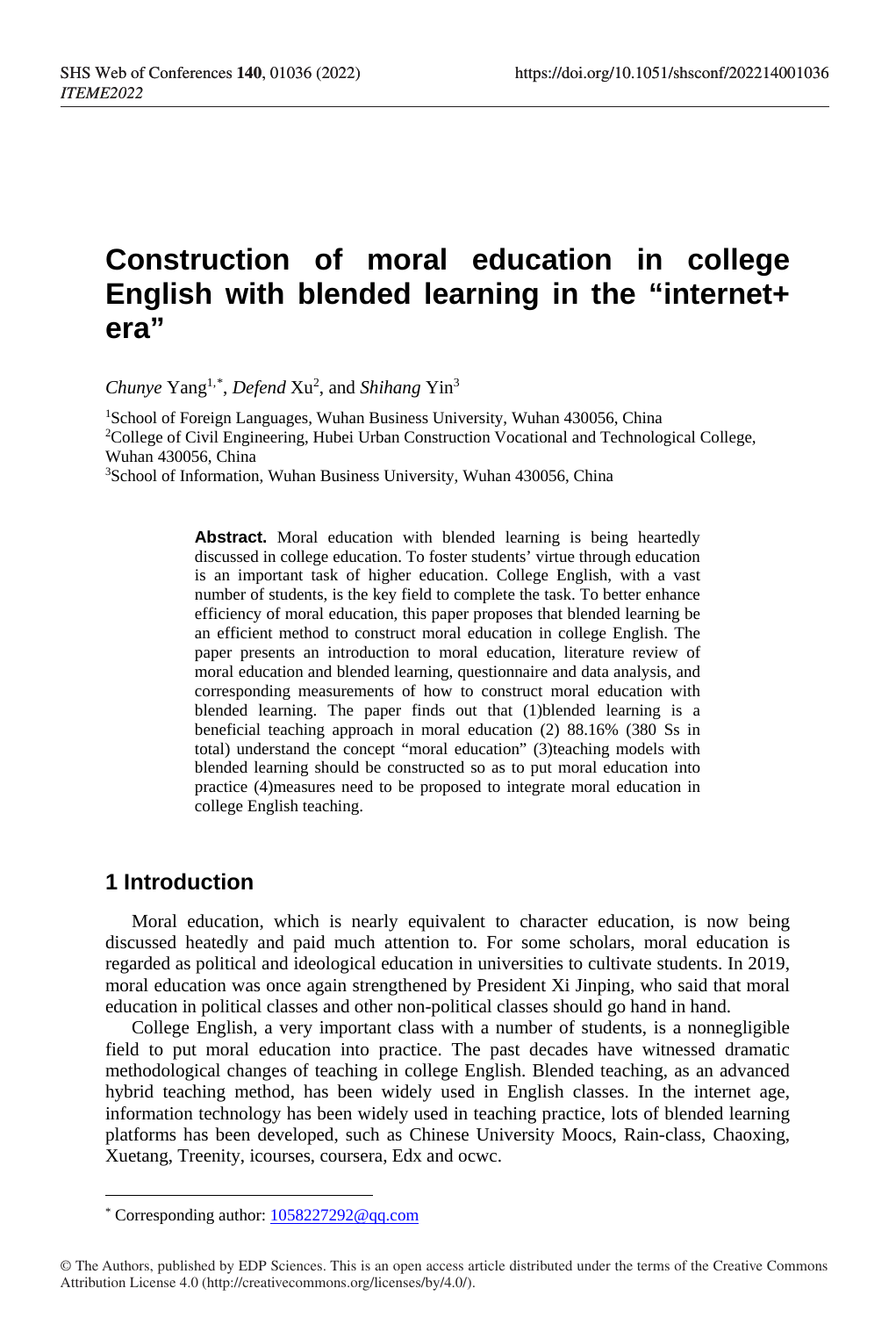This paper, with the help of information technology, integrated blended learning into moral education in college English and concentrated on strategies of constructing moral education in college English.

# **2 Literature review of blended learning and moral education**

### **2.1 Previous study on blended learning**

"The term blended learning is used to describe a solution that combines several different delivery methods, such as collaboration software, Web-based courses, EPSS, and knowledge management practices[1]." Blended learning has been studied for a long time at abroad, including definition, advantages and challenges, methods to implementing blended learning, blended learning in higher education, blended learning models[1], blended learning systems, comparative study of blended learning and e-learning, and evaluation of blended learning[2]. These studies are relatively comprehensive, which could be a reference for the future studies. However, there lack the combination of blended learning and moral education.

Domestic studies on blended learning also starts from an early age. As for the combination of blended learning and moral education, it mainly concentrated on methodologies or measures of integrating blended learning into moral education[3-4] and lacks of strategies on constructing moral education with blended learning.

Blended learning, a method that could help engage students in the whole process of learning, should be applied in moral education. This paper, with blended learning, proposes some measures to construct moral education in college English.

### **2.2 Previous study on moral education**

Compared with research on moral education abroad, studies in China starts from a relatively late time, yet with a broad researching perspective, which includes: methodologies to construct moral education system[5], elements of moral education analysis[6], textbooks of moral education[7-8], teaching abilities of moral education[9-10], connotation of moral education[11-13]. They mainly focus on qualitive discussions and lack of empirical ones.

Studies at abroad starts from an early age and they are more comprehensive as both the qualitive and quantitative studies were covered. Pamela Bolotin Joseph and Sara Efron[14] introduced William Bennett's understanding of moral education. William Bennett thought that elements of moral education should include: self-discipline, compassion, responsibility, friendship, work, courage, perseverance, honesty, loyalty and faith. Le Page et al[15] did an empirical study on moral education to compare opinions on moral education of teachers from Turkey and America. These studies could be a reference for domestic studies on moral education construction.

### **3 Questionnaire and data analysis**

In the paper, 380 students in total, from freshmen to seniors, are covered in the questionnaire (see Figure 1). In majority of the universities, students who are non-English majors should study English in no more than two years. This is the reason why the questionnaire respondents in Figure 1 are mainly freshmen and sophomores.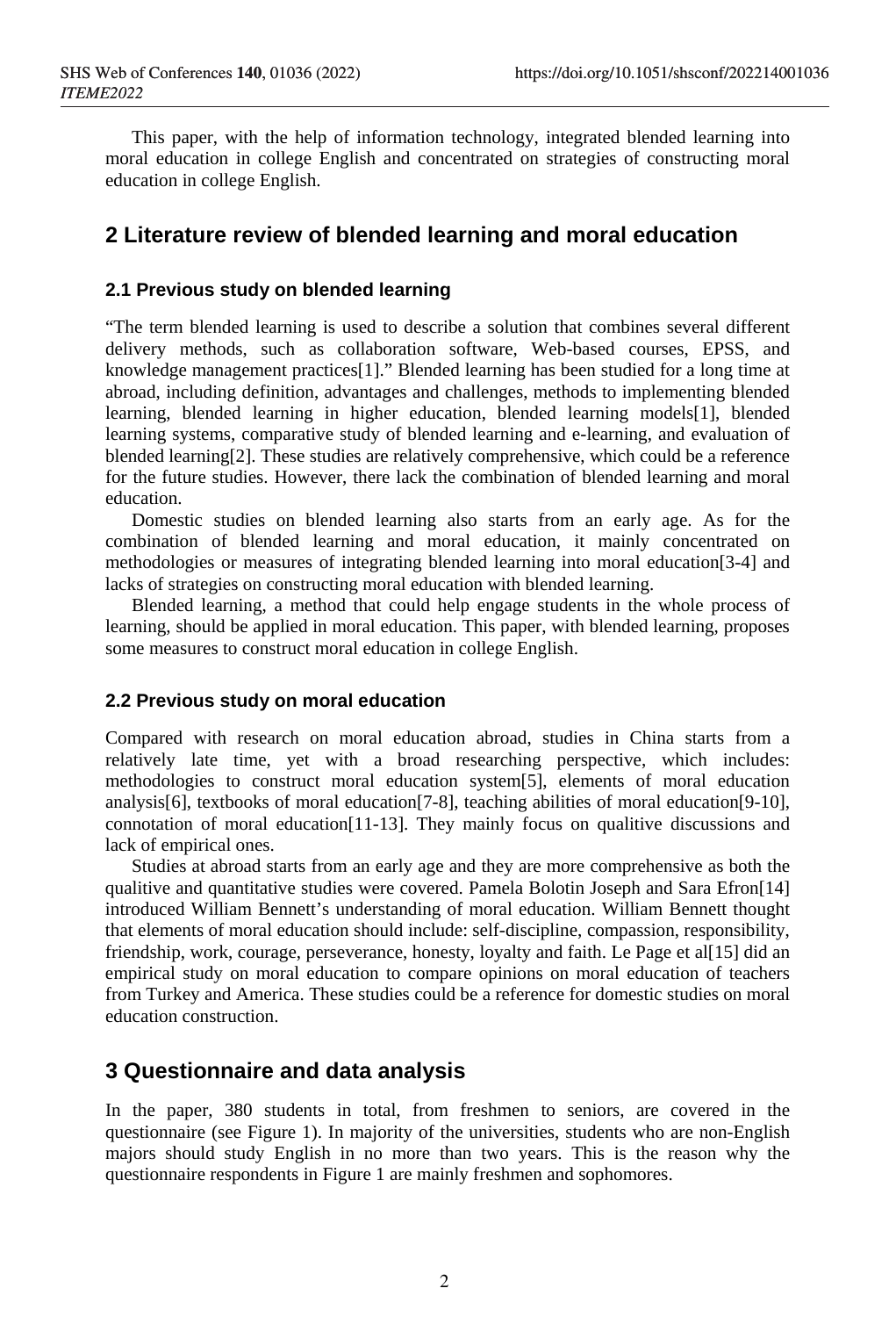

**Fig. 1.** Students covering in the questionnaire (380 Ss in total).

| Items                                  | Totally agree | Agree. | Disagree. | No opinion. |
|----------------------------------------|---------------|--------|-----------|-------------|
| <b>Statements</b>                      | (% )          | (% )   | (% )      | $(\%)$      |
| 1. You know what is moral education.   | 30.79         | 57.37  | 11.84     | $\Omega$    |
| 2. Moral education is covered in your  | 39.74         | 47.37  | 2.37      | 10.53       |
| English class.                         |               |        |           |             |
| 3. Moral education in English class is | 31.58         | 36.05  | 22.37     | 10          |
| political education.                   |               |        |           |             |
| 4. Moral education in English class    | 60.53         | 35.79  | 0.53      | 3.16        |
| may cover introduction to traditional  |               |        |           |             |
| culture, history, politics, economy,   |               |        |           |             |
| patriotism, values, psychology etc.    |               |        |           |             |
| 5. Students may share their            | 47.37         | 42.11  | 6.05      | 4.47        |
| understanding in the class to better   |               |        |           |             |
| improve the teaching effect of moral   |               |        |           |             |
| English.                               |               |        |           |             |
| 6. Teachers' enhancement of            | 62.63         | 32.89  | 2.11      | 2.37        |
| themselves will better the teaching    |               |        |           |             |
| effect of moral English.               |               |        |           |             |
| 7. Blended teaching should be          | 62.89         | 33.95  | 1.05      | 2.11        |
| involved in the English class          |               |        |           |             |
| integrating with moral education.      |               |        |           |             |

|  |  |  |  |  | Table 1. Questionnaire of moral education in English class. |  |  |  |
|--|--|--|--|--|-------------------------------------------------------------|--|--|--|
|--|--|--|--|--|-------------------------------------------------------------|--|--|--|

From the questionnaire, it's clear that most of the English classes cover moral education (87.11%). However, from the first statement and the third one, the survey found that there existed a paradox: 88.16% of the students thought they knew what is moral education, while 67.63 of them thought moral education is political education, which illustrated that not all of them know what is moral education.

From Statement Four and Five, the survey found that most of the students have their own expectation of moral education and they hoped to be involved in the class to improve the teaching effect. From Statement Six, it illustrated that teachers are very important elements in moral education. From the last statement, it showed that perfection of teaching approach is also expected by the students.

In conclusion, from Table One, the questionnaire survey found out that: (1) Students don't truly understand connotation of moral education. (2) Moral education is now integrated into English class. (3) As for the teaching contents, more of the traditional cultures, history, love of the motherland, social responsibility etc. are welcomed in the English class. (4) Teachers need to improve their professional ability and update teaching methodologies. (5) Blended teaching should be involved to better integrate moral education in English class. In short, students not only have expectations of the teaching methods but also the teaching contents from their English classes (see Table 1).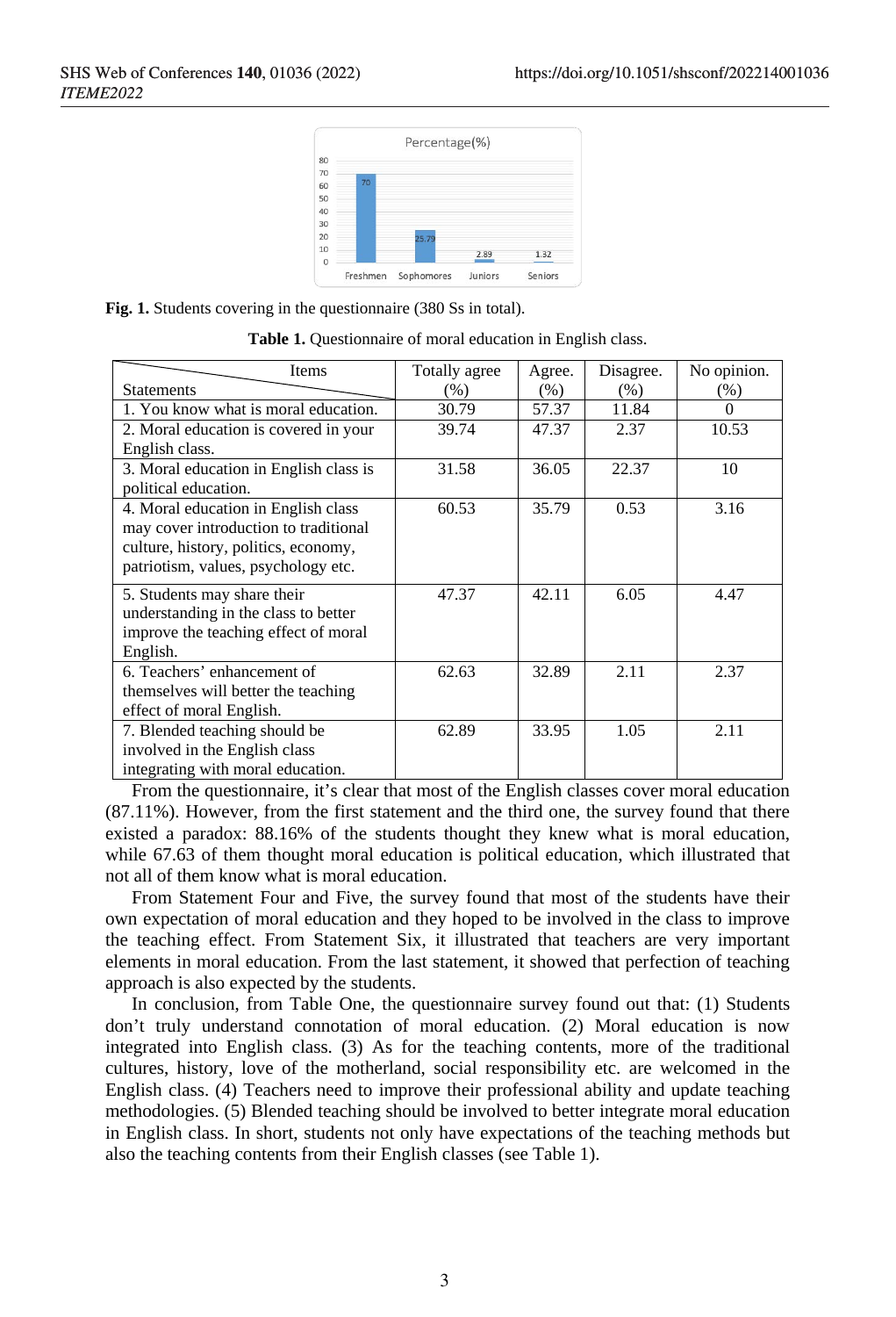# **4 Hypothesis and strategies of moral education in college English with blended learning**

This paper, based on the approach of blended learning, proposed a hypothesis and some strategies of operating moral education (See Figure 2).





This hypothesis proposed that (1)from the macro-level, teaching objectives, teaching methods, and teaching notions need updating (2)blended learning or moral education in college English could be applied in different teaching stages(3) various measures could be blended with blended teaching.

To enhance the teaching effect of moral education, teaching objectives should at first integrated with the requirements of moral education (see Figure 2). Moral education with the approach of blended learning could be divided into three phrases (see Figure 2). In the first phrase, teachers could assign online tasks for the students according to the objectives of the texts. Students should do a report according to the task in Stage Two. The report includes contents such as themes of the text, students' opinions of the text, questions, recommendations of other materials related to moral education. In the last stage, students will also be given some online tasks yet they need to give feedbacks to the teacher. With the guideline form the macroscopic perspective, microscopic measurements of moral education include: integrating blended learning into teaching practice throughout the whole teaching process, activating teachers' awareness of moral education, updating teaching texts and materials, involving more students into the class, etc.

### **4.1 Integrating blended learning into teaching practice**

"Blended learning also is used to describe learning that mixes various event-based activities, including face-to-face classrooms, live e-learning, and self-paced learning.[1]"To put moral education into practice through the whole teaching practice, integrating blended learning with traditional classes is beneficial. NIIT divided blended learning into three models: skilldriven learning, attitude-driven learning, and competency-driven learning. Skill-driven learning combines self-paced learning with instructor or facilitator support to develop specific knowledge and skills.[1] In the first stage of moral education, students who need to complete the assigned tasks by themselves could develop their own critical thinking abilities. With blended learning, a considerable amount of online resources could be integrated into the class.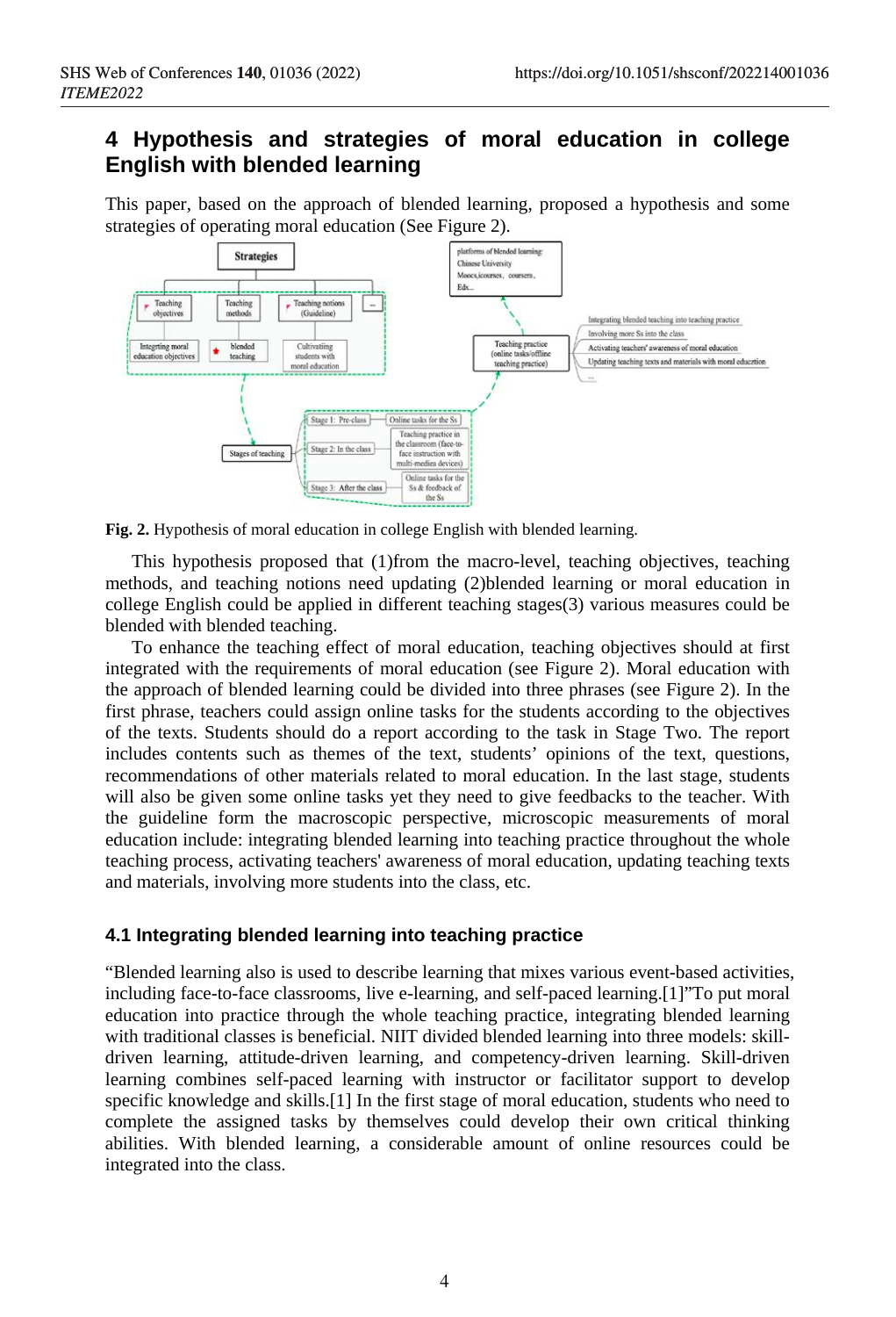

**Fig. 3.** Relationship among traditional class, information technology and blended learning.

### **4.2 Activating teachers' awareness of applying blended learning in moral education**

Teachers are important characters in the class. They function as the introducer and leader who cultivate students' abilities from multiple dimensions. They also play a key role in implementing moral education in the English class. However, currently, teachers' awareness of moral education should be deeply activated and teaching environment should be perfected so as to provide a better platform for the teachers. In addition, teachers could attend more conferences or workshops of how to teach moral education, learning to analyze the moral elements of the teaching materials.

Application of blended learning could boost the teaching efficiency. Chinese University MOOCs, for example, provides plenty of free online resources; rain-class, another platform, offers many functions to help teachers engage the students in the class (see Fig. 4).



**Fig. 4.** Application of blended learning in teaching practice.

### **4.3 Updating teaching texts and materials**

Current teaching materials cover little introduction to moral education, so to better meet the requirements of moral education, new teaching Texts book and other related materials need to be updated. Publications need to cooperate with the editors and support this updating work. Moral elements should be largely included to inspire students. Moreover, online texts need to be developed, which helps students to learn anywhere and anyplace as they like.

Other measures like covering more of the traditional cultures into the classes, systematic introduction to moral education, comparative studies on moral education at home and abroad, perfecting teaching guidance etc.

# **5 Conclusion**

Blended learning, as a helpful teaching model, could be combined with moral education into college English teaching. This paper focuses on how to construct moral education with